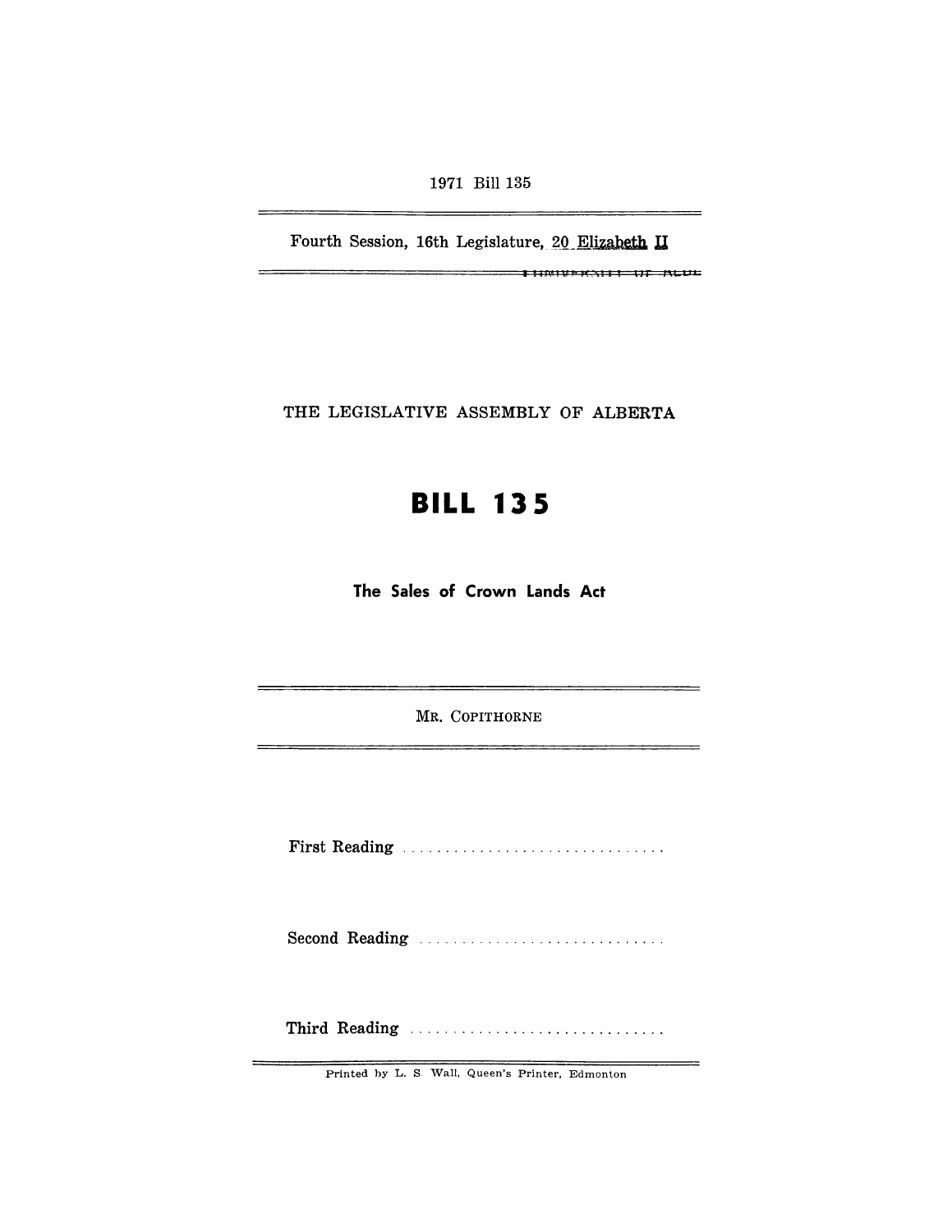## **BILL 135**

### 1971

#### THE SALE OF CROWN LANDS ACT

#### $, 1971)$ (Assented to

HER MAJESTY, by and with the advice and consent of the Legislative Assembly of Alberta, enacts as follows:

- 1. In this Act:
	- (a) "Crown" includes Her Majesty in right of Alberta and any body corporate effectively controlled by Her Majesty in the right of Alberta;
- (b) "Crown Lands" means any real property owned by the Crown;
- (c) "citizen of Canada" means
	- (i) any person who, at the relevant time is a Canadian citizen either by birth or naturalization;
	- (ii) any body corporate with at least three<br>quarters of the voting shares owned directly or indirectly by citizens of Canada;
- (d) "Minister" means the Minister of Lands and and Forests.

2. This Act applies only to the surface rights of Crown Lands.

**3.** The Crown shall only sell the surface rights of Crown Lands to citizens of Canada.

4. No citizen of Canada who, after the coming into force of this Act, acquires any surface rights of Crown land shall sell his interest in the said Crown Lands to any person who is not a citizen of Canada, nor lease, for a period exceeding 10 years, to any person who is not a citizen of Canada without first obtaining the consent and approval of the Minister.

**5.** Where there is a purported sale of surface rights of Crown Lands contrary to Section 4, then such sale shall be null and void.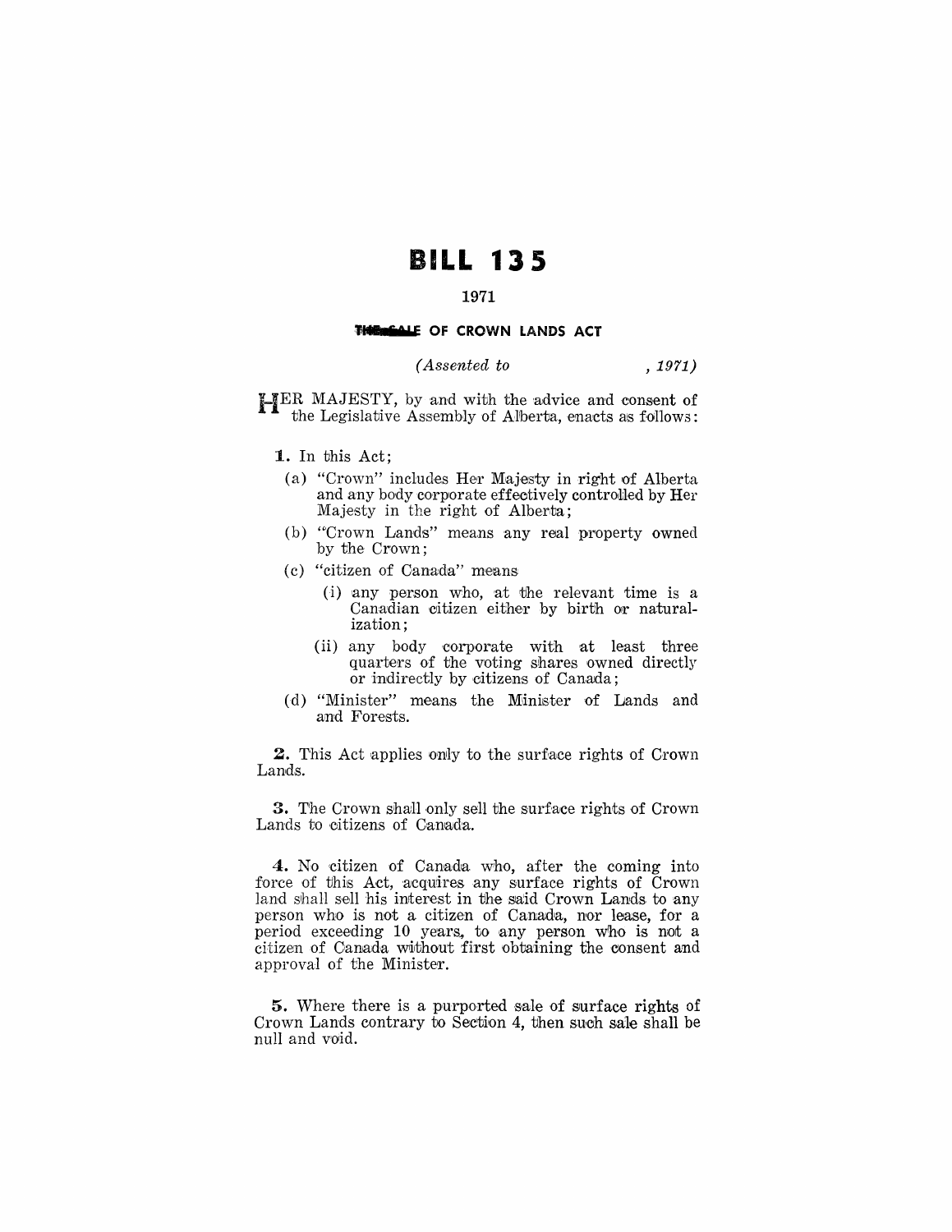#### **Explanatory Notes**

This Act allows the sale of the surface rights of Crown Lands only to a citizen of Canada or a body corporate with at least threequarters of the voting shares owned directly or indirectly by citizens of Canada.

The Act contains no retroactive features.

The Act does not in any way affect mines or minerals or any interest in mines or minerals.

The Act contains a provision rendering null and void any future re-sale of surface rights purchased from the Crown after this Act comes into force to other than a citizen of Canada or a body corporate as herein defined.